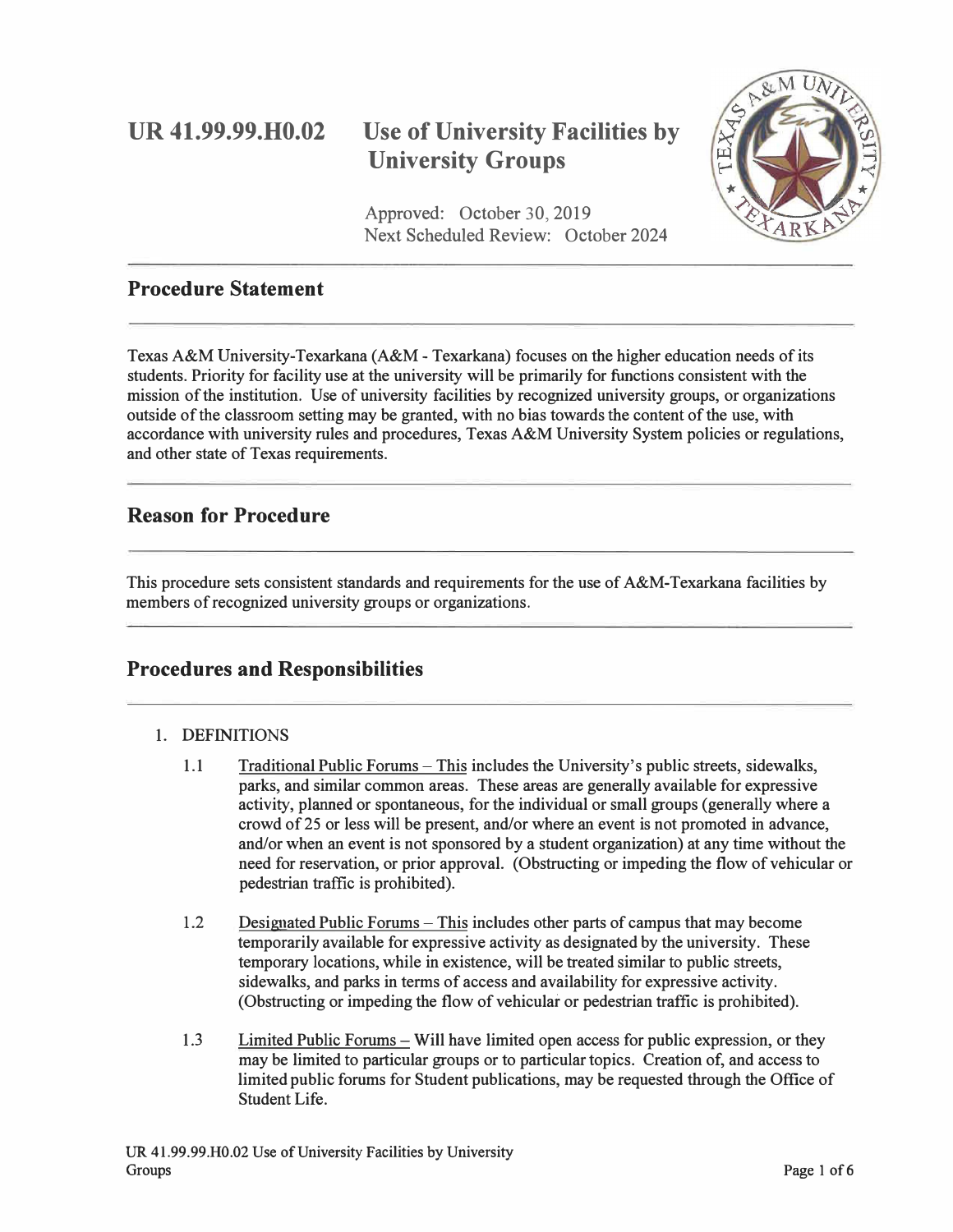- 1.4 Political Activities - As a state institution of higher education, A&M - Texarkana is required to remain neutral in partisan political activities and will adhere to all requirements contained within University Rule 07.03.01.H1 *Political Campaign Events and Partisan Political Activities on University Property.*
- 1.5 Free Speech -Faculty, staff, students, and visitors enjoy all constitutional rights and privileges concerning freedom of speech and participation in political events. However, on the A&M - Texarkana campus, free speech activities and space usage are subject to safety restrictions and may not be disruptive to instructional and academic activities. In the case an event is expecting a crowd of25 or more, the group is required to reserve space.
- 1.6 Rescheduling -Once events are scheduled, they are generally not rescheduled or moved unless there are extenuating circumstances.  $A\&M$  - Texarkana reserves the right to move any function to another facility or to reschedule a function.
- 1.7 Events Open to Public - Refers to those events where there is a reasonable assumption that people not affiliated with the university will attend.University events open to the public require notification of the event details by submission of the Facilities Request Form to the Contracts Office
- 1.8 Non-University Group - a group or organization, that may include some members or participants who are university personnel, alumni or students, but the university does not have control over their activities, nor do they exist for the primary purpose of supporting the university's mission. Examples include but are not limited to individuals, for profit groups, non-profit groups including professional organizations or societies, governmental organizations, other universities, and political groups.
- 1.9 University Student Group  $-a$  group or organization that the university has some control over their activities and that exist for the purpose of supporting the university's mission. Examples include, but are not limited to, recognized student organizations, recognized affiliate groups such as Alumni Association or other groups that function to support the university, and educational initiatives not specifically associated with a specific educational course.

#### 2. USE OF UNNERSITY FACILITIES

- 2.1 All university physical spaces, including buildings, grounds, and parking areas will be used for purposes for which they were designed. In those cases where a request is outside the original design purpose, the university president may allow an exception.
- 2.2 For most facilities, priority for scheduling will first accommodate all academic functions. Other uses of facilities or physical space must not interfere with academic activities.
- 2.3 If a classroom is requested, the current classroom setup cannot be changed. Furniture from the classrooms cannot be removed from the classrooms during the academic school year.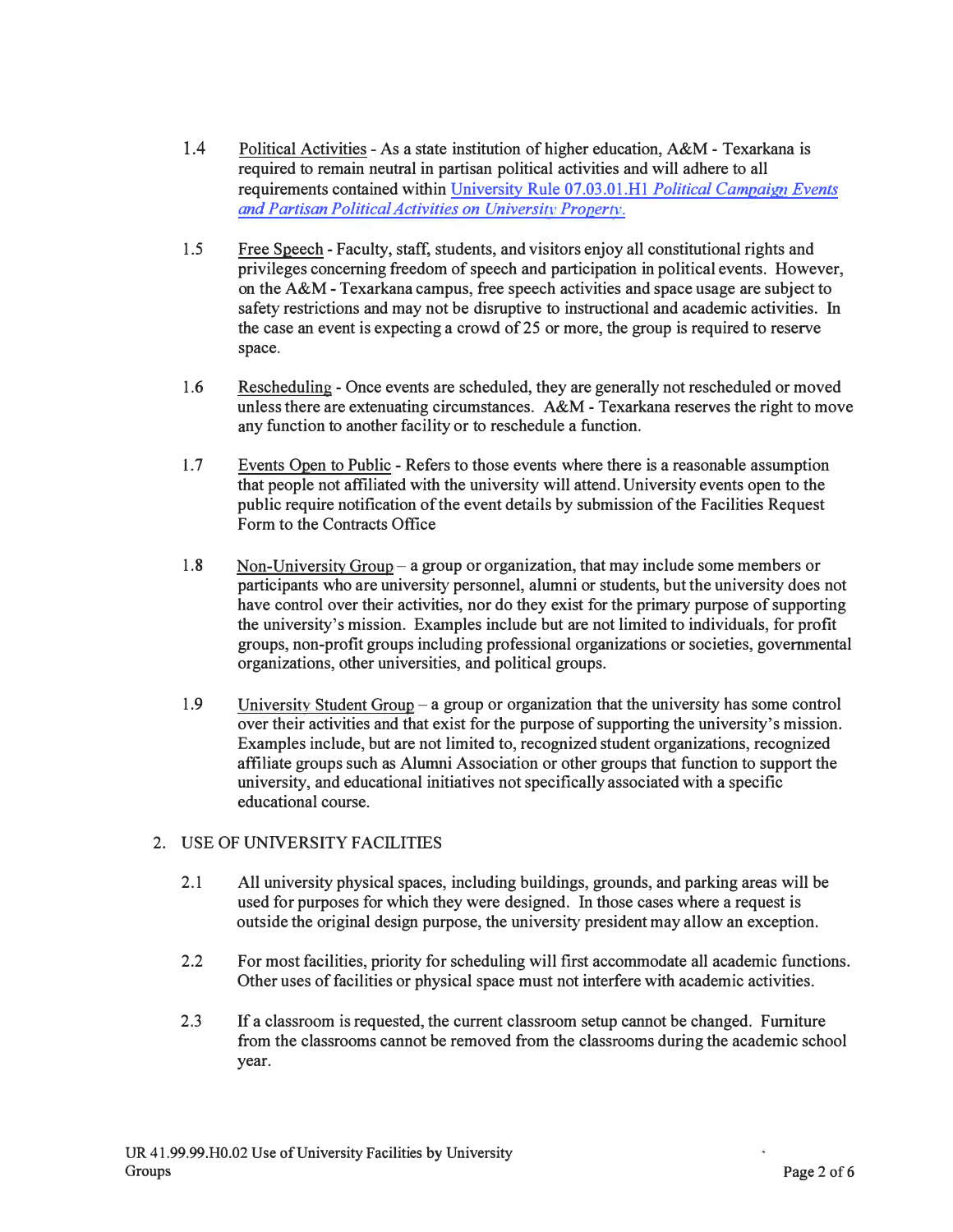- 2.4 Service animals, as defined under applicable law, are allowed in the facilities and on grounds of the campus. All other animals are prohibited unless part of an approved university program or activity.
- 2.5 Destruction, damage, unauthorized possession or misuse of university property (including keys, library materials, and laboratory supplies) is prohibited. Costs will be recovered from the party using the facility in the event of damage.

#### 3. STUDENT ORGANIZATIONAL EVENTS

- 3 .1 All scheduling of University Facilities for use by Student Organizations must be handled through the Office of Student Life. No other university employees, including the Organization's sponsor, may reserve spaces on behalf of a Student Organization.
- 3.2 The university will not discriminate when making facilities available for use to Student Organizations. See University Rule 08.02.0 l .Hl .01 *Expressive Activity on Campus.*
- 3.3 Facilities use charges are not typically assessed for use of facilities by Student Organizations. However, organizations may be charge the typical fees for janitorial support, IT support, equipment use or other accommodations or tangible expenses associated with the use of the space.
- 3 .4 Student Organizations may engage in political activity but must ensure that any use of university facilities for political activity is in accordance with University Rule 07.03.01 **.H1** *Political Campaign Events and Partisan Political Activities on University [Property.](https://tamut.edu/About/Administration/About/Rules/07-03-01-H1.pdf)*

#### 4. EMPLOYEE USE OF UNIVERSITY FACILITIES

- 4.1 Employees may reserve university facilities for use in activities that further the university mission only.
	- 4.1.1 Employees may NOT reserve facilities on behalf of Student Organizations, even those that they sponsor. All reservations for Student Organizations must be arranged through Student Life.
	- 4.1.2 Employees may NOT reserve facilities on behalf of Non-University organizations. The employee's membership and participation of such group alone is not enough to construe the use on behalf of the university mission. All reservations on behalf of Non-University organizations must be arranged through the Contracts Office. See University Rule 41.99.99.H0.01. *Rental of University [Facilities bv Non-Universit Groups](https://tamut.edu/About/Administration/About/Rules/41-99-99-H0-01.pdf)*
- 4.2 The university will not discriminate when making facilities available for use to Employees for activities that further the university mission. See University Rule 08.02.01.Hl *Expressive Activity on Campus.* Faculty are free to present programs and invite speakers without bias in accordance with University Procedure 12.01.99.H1.01 *Academic Freedom and Responsibility.*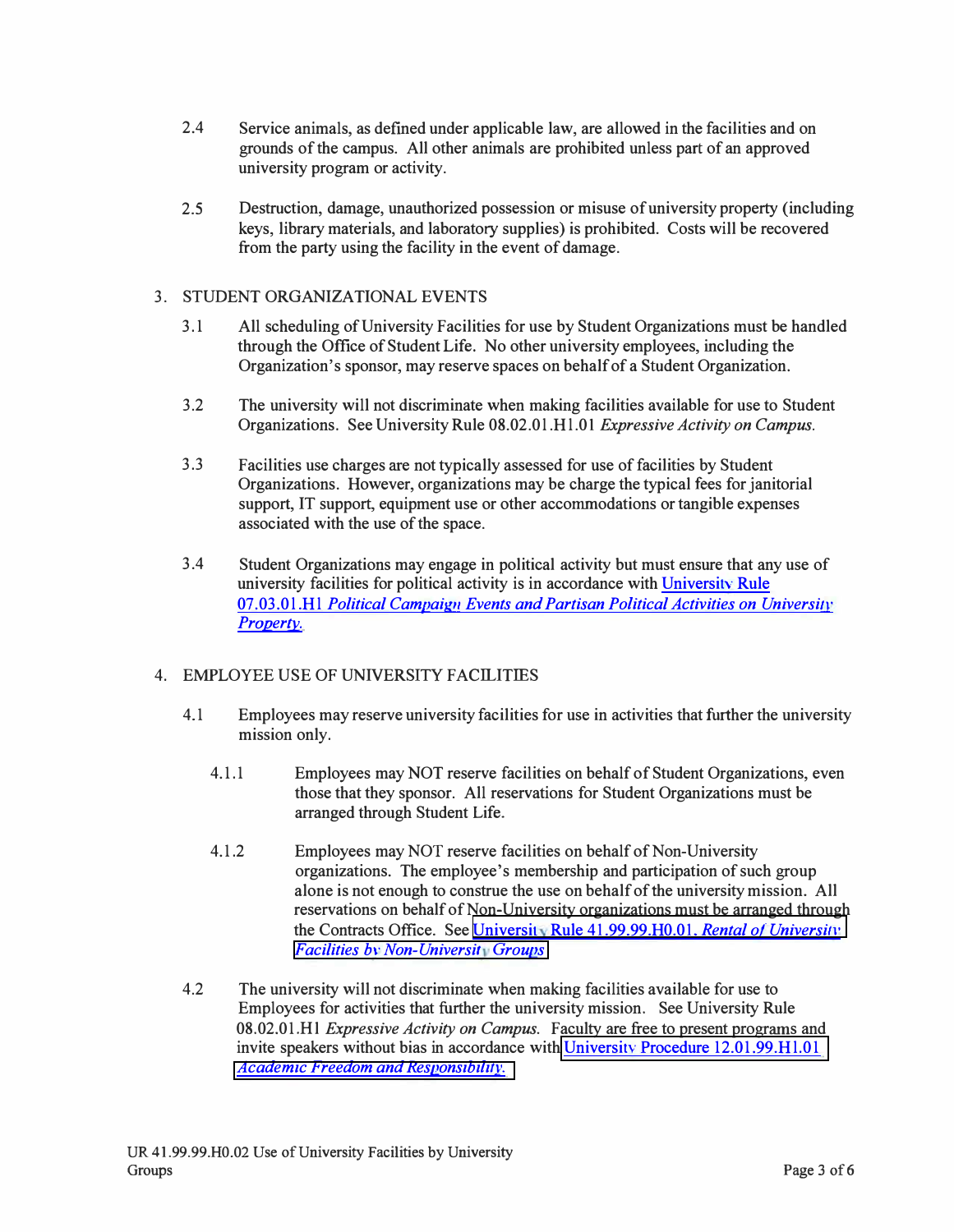- 4.3 Any employee seeking to use university facilities for candidates for political office or current political officeholders to speak on campus must adhere to University Rule 07.03.01.Hl *Political Campaign Events and Partisan Political Activities on University [Property.](https://tamut.edu/About/Administration/About/Rules/07-03-01-H1.pdf)*
- 4.4 Facilities use charges are not typically assessed for use of facilities by employee activities that further the university mission. However, fees may be charged the typical fees for set-up/tear-down, janitorial support, IT support, equipment use or other accommodations or tangible expenses associated with the use of the space.

#### 5. AFTER HOURS/WEEKEND USE

- 5. I Events that occur outside normal business hours Monday through Friday are considered after hours and weekends.
- 5 .2 Whenever use of academic buildings is requested outside of regular operating hours, arrangements for additional services such as HV AC, custodial, University Police unlocking/locking building and rooms will be necessary.
- 5.3 There is no cost-recovery for these additional services for use of facilities for Student Organizations and Employee use for activities that advance university missions.
- 5.4 In order to provide good stewardship of university resources, after hour and weekend use of academic buildings may be limited. It may not be possible to honor a specific request.

#### 6. EVENTS INVOLVING FOOD AND BEVERAGES USE

- 6.1 The University food contractor does not have exclusive rights in providing catering services. Any use of catering services by the contractor is a separately negotiated contract between the renter and the contractor. If an event includes food and beverage items, the appropriate custodial arrangements must be made through the Contracts Office.
	- 6.2 Student Organizations may not serve alcohol when using university facilities.
	- 6.3 If alcohol is to be served at an employee sponsored event, prior approval by the University President must be documented before the event and prior to the purchase of the alcohol, if using University funds.
		- 6.3 .1 The event must have a Texas Alcoholic Beverage Commission licensed bartender and the Contracts Office must have a copy of their valid license on file before the event date.
		- 6.3.2 The event sponsor will be required to submit written procedures to prevent underage guests from being served alcohol.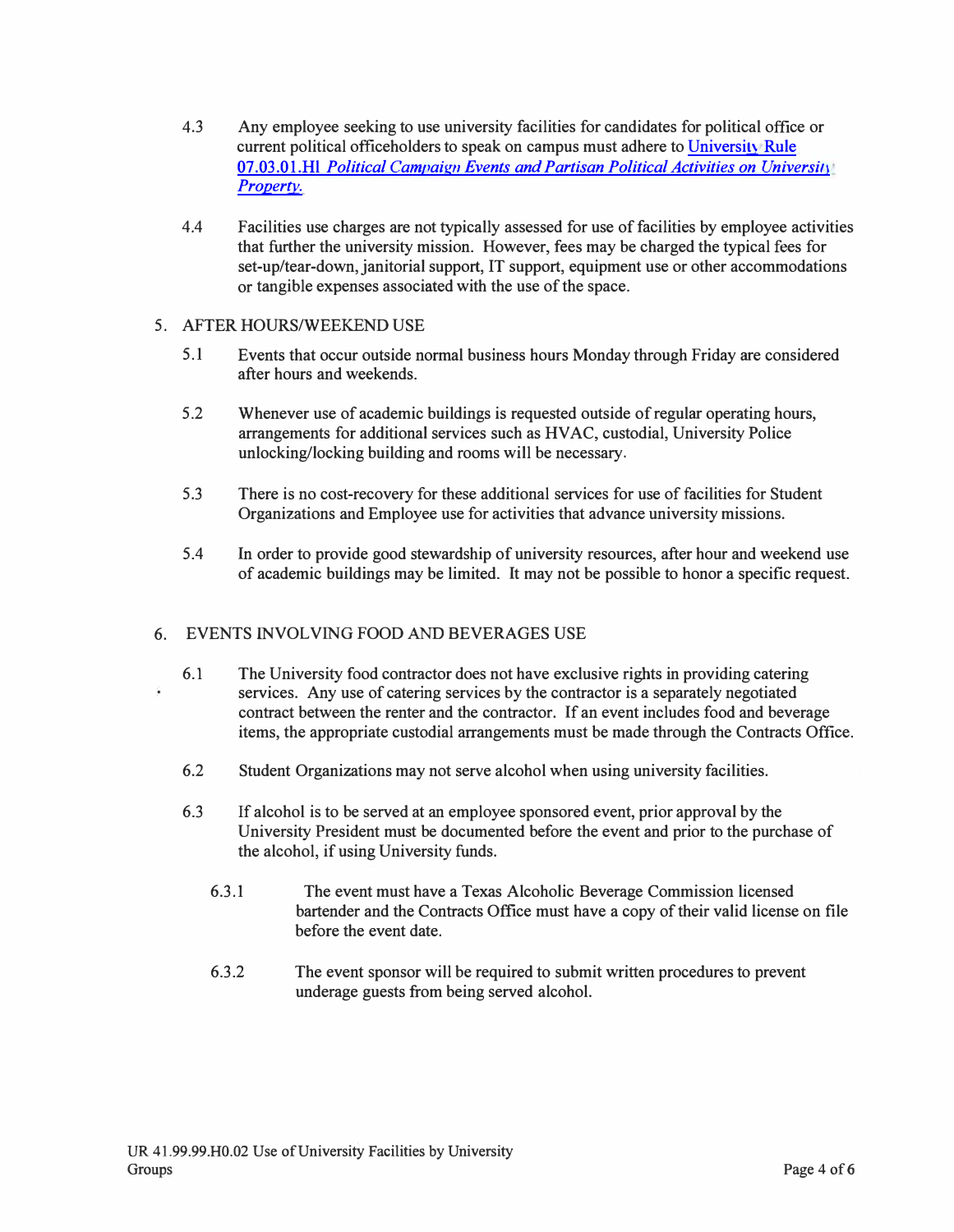#### 7. SECURJTY COSTS

The university may only require security costs (including a pre-event security deposit) to be paid by the sponsoring organization / employee when a proposed event or activity presents a specific, substatial, and objectively identifiable risk to the health and safety of the applicant, the University community or the public. In determining whether such costs shall be imposed, the university shall objectively consider, in consultation with the event sponsor, the following factors:

- The facility or outdoor space to be used
- The number of anticipated participants
- Any anticipated need for campus security
- Any necessary accommodations
- Maximum occupancy of the location
- Whether the event is open to the entire university community or restricted to guests of the sponsor
- Time of day the event will occur
- Whether the proposed event involves activity that poses an inherent risk of personal injury or property damage
- Whether alcoholic beverages will be served
- Duration of the event
- Presence of mechanical devices or vehicles at the event
- Whether sales or cash transactions are conducted on site.

In determining whether security costs shall be imposed, and the amount of any such costs, the university may not consider the content or viewpoint of the speech expressed or intended to be expressed by the event sponsor, speakers, guests, or attendees. Costs associated with or incurred as a result of anticipated or actual reactions to the event by non-participants shall not be imposed on the event sponsor.

The university shall notify the event sponsor of any decision to impose security costs for an event in writing. The notification must clearly state and explain the reasons that such costs have been imposed.

## **Related Statutes, Policies, or Requirements**

Universitv Rule 07.03.01.Hl *Political Campaign Events and Partisan [Political Activities on Universi11·](https://tamut.edu/About/Administration/About/Rules/07-03-01-H1.pdf)  [Property.](https://tamut.edu/About/Administration/About/Rules/07-03-01-H1.pdf)*

Universitv Procedure 12.01.99.Hl.01 *[Academic Freedom and](https://tamut.edu/About/Administration/About/Rules/12-01-99-H1-01.pdf) Responsibililv*

Universitv Rule 41.99.99.H0.01. *[Rental of University Facilities bv Non-University Groups](https://tamut.edu/About/Administration/About/Rules/41-99-99-H0-01.pdf)*

*T*